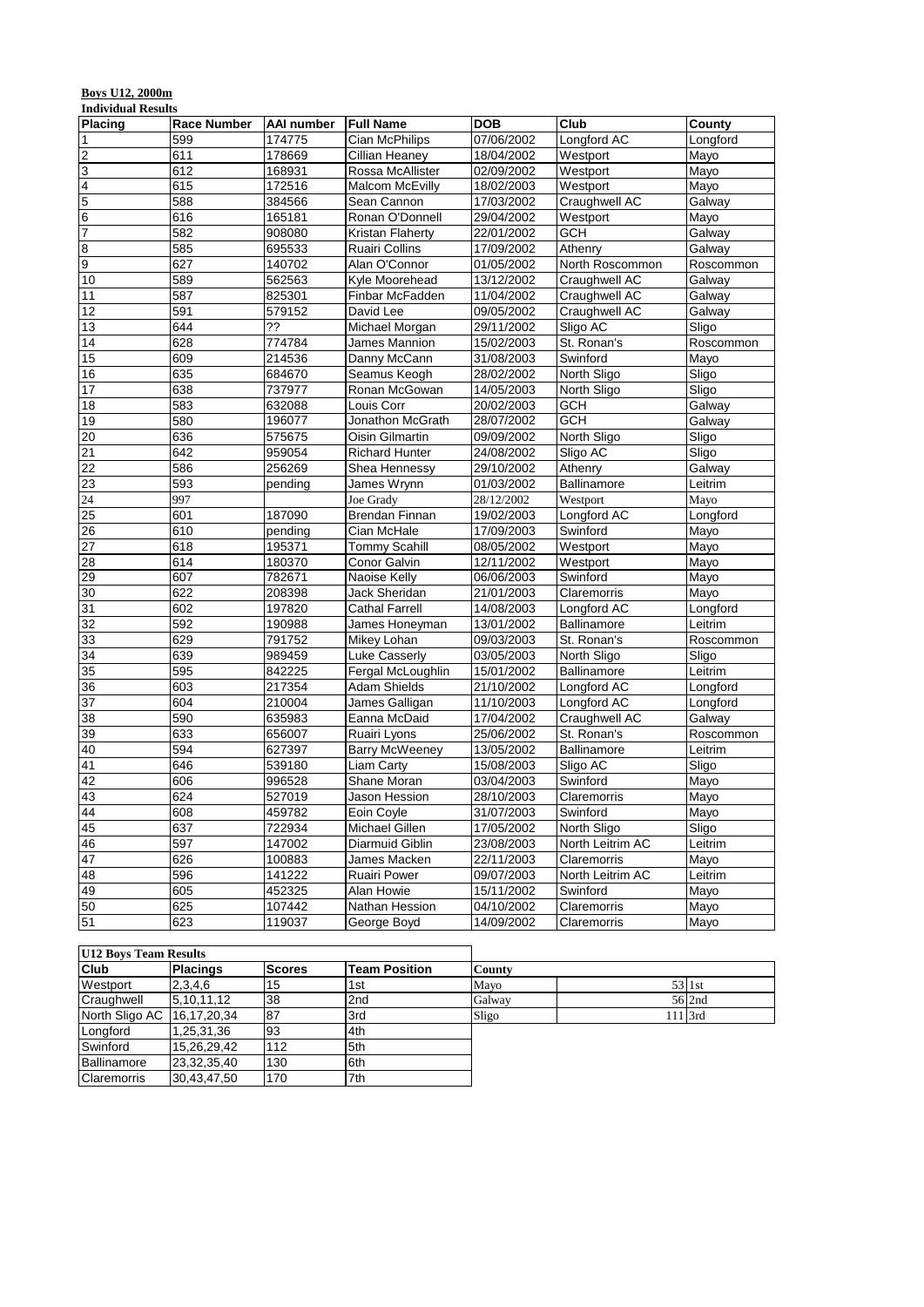# **Girls U12, 2000m**

| <b>Individual Results</b> |                    |            |                       |            |                              |           |
|---------------------------|--------------------|------------|-----------------------|------------|------------------------------|-----------|
| <b>Placing</b>            | <b>Race Number</b> | AAI number | <b>Full Name</b>      | <b>DOB</b> | Club                         | County    |
| $\vert$ 1                 | 534                | 151158     | Saoirse O'Brien       | 06/06/2002 | Westport                     | Mayo      |
| $\overline{c}$            | 551                | 218434     | Sarah Murphy          | 09/02/2002 | Longford AC                  | Longford  |
| 3                         | 574                | 883508     | Niamh Niland          | 04/09/2002 | Craughwell AC                | Galway    |
| $\overline{\mathbf{4}}$   | 519                | 255016     | Rebecca Lowe          | 04/12/2002 | St. Ronan's                  | Roscommon |
| 5                         | 576                | 817587     | Jennifer Huhes        | 11/09/2002 | Craughwell AC                | Galway    |
| $\overline{6}$            | 547                | 929518     | Rebekah McHale        | 28/09/2002 | Lake District AC             | Mayo      |
| $\overline{7}$            | 520                | 253150     | Roisin Mulvihill      | 23/01/2002 | St. Ronan's                  | Roscommon |
| $\bf{8}$                  | 518                | 266367     | Aoife Campbell        | 17/12/2002 | St. Ronan's                  | Roscommon |
| 9                         | 563                | 139640     | Ella McDaid           | 05/08/2003 | North Leitrim AC             | Leitrim   |
| 10                        | 557                | 393582     | Ellie O'Rourke        | 25/01/2003 | Ballinamore                  | Leitrim   |
| 11                        | 575                | 160141     | Ailbhe Miskella       | 22/04/2002 | Craughwell AC                | Galway    |
| 12                        | 545                | 603615     | Aisling Gaughan       | 18/05/2002 | <b>Ballina</b>               | Mayo      |
| 13                        | 541                | 256685     | Joanne Loftus         | 01/06/2003 | <b>Ballina</b>               | Mayo      |
| 14                        | 549                | 737894     | Ciara O'Rourke        | 10/05/2002 | Claremorris                  | Mayo      |
| 15                        | 550                | 782506     | <b>KATIE Gibbons</b>  | 21/11/2002 | <b>CASTLEBAR</b>             | Mayo      |
| 16                        | 527                | 296285     | <b>Emily Yeates</b>   | 23/08/2002 | Swinford                     | Mayo      |
| $\overline{17}$           | 526                | 755060     | Rachel Mullaney       | 04/06/2003 | Swinford                     | Mayo      |
| 18                        | 573                | 372609     | Ciara Griffin         | 01/02/2003 | Athenry                      | Galway    |
| 19                        | 548                | 215662     | Zoe Forde             | 01/08/2002 | Claremorris                  | Mayo      |
| 20                        | 577                | 991896     | Mia Waters            | 02/05/2002 | Craughwell AC                | Galway    |
| $\overline{21}$           | 579                | 297734     | Sarah McCartin        | 17/05/2002 | Craughwell AC                | Galway    |
| 22                        | 537                | 157854     | Annie Noonan          | 11/04/2002 | Westport                     | Mayo      |
| 23                        | 562                | 177549     | Sarah Brady           | 07/05/2003 | North Leitrim AC             | Leitrim   |
| 24                        | 511                | 977527     | Maedbh Mooney         | 04/02/3003 | Sligo AC                     | Sligo     |
| 25                        | 565                | 751046     | Ela Tomczak           | 07/03/2002 | GCH                          | Galway    |
| 26                        | 553                | 161329     | Chloe Dolan           | 28/12/2002 | Mohill & District            | Leitrim   |
| 27                        | 578                | 309956     | Sarah Woods           | 08/08/2002 | Craughwell AC                | Galway    |
| 28                        | 521                | ??         | Ella McGynn           | 12/03/2002 | St. Ronan's                  | Roscommon |
| 29                        | 543                | 996349     | Catherine O'Reilly    | 07/03/2003 | Ballina                      | Mayo      |
| 30                        | 570                | 778763     | Aoilbhe Deeley        | 24/09/2002 | Athenry                      | Galway    |
| 31                        | 571                | 194177     | Laura Kenny           | 02/12/2003 | Athenry                      | Galway    |
| 32                        | 524                | 421520     | Sian Kelly            | 23/01/2002 | Swinford                     | Mayo      |
| 33                        | 544                | 533434     | <b>Finola Collins</b> | 10/04/2002 | <b>Ballina</b>               | Mayo      |
| 34                        | 528                | 230697     | Nicole Moran          | 04/10/2002 | Swinford                     | Mayo      |
| 35                        | 552                | 597041     | Genevieve Canning     | 21/04/2002 | Mohill & District            | Leitrim   |
| 36                        | 559                | 213371     | Jennifer Montgomery   | 25/08/2002 | North Leitrim AC             | Leitrim   |
| 37                        | 516                | 126841     | Alisha Lannon         | 14/04/2002 | North Roscommon AC Roscommon |           |
| $\overline{38}$           | 502                | 190927     | Laoise McBrien        | 01/03/2002 | North Sligo AC               | Sligo     |
| 39                        | 525                | 604275     | Clare Bracken         | 03/06/2003 | Swinford                     | Mayo      |
| 40                        | 505                | 325653     | <b>Brid McSharry</b>  | 03/04/2003 | North Sligo AC               | Sligo     |
| 41                        | 560                | 197764     | Leah Fox              | 28/08/2002 | North Leitrim AC             | Leitrim   |
| 42                        | 566                | 528025     | Sinead Duggan         | 14/04/2003 | GCH                          | Galway    |
| 43                        | 561                | 129402     | Lara Mulvaney         | 15/03/2003 | North Leitrim AC             | Leitrim   |
| 44                        | 542                | 215401     | Ciara Mullarkey       | 22/05/2002 | Ballina                      | Mayo      |
| 45                        | 531                | 609912     | Jessica Moran         | 04/10/2002 | Swinford                     | Mayo      |
| 46                        | 532                | 238071     | Ilana Philips         | 15/04/2002 | Swinford                     | Mayo      |
| 47                        | 529                | 205169     | Sheena Gallagher      | 17/07/2003 | Swinford                     | Mayo      |
| 48                        | 504                | 487651     | Emma Kelly            | 20/09/2002 | North Sligo AC               | Sligo     |
| 49                        | 558                | 195046     | Caoimhe Hughes        | 29/05/2002 | North Leitrim AC             | Leitrim   |
| 50                        | 540                | 165186     | Ella Staunton         | 14/12/2002 | Westport                     | Mayo      |
| 51                        | 515                | 715772     | <b>Tara Cawley</b>    | 27/08/2002 | Sligo AC                     | Sligo     |
| 52                        | 508                | 591978     | Jane Cawley           | 27/08/2002 | Sligo AC                     | Sligo     |
| $\overline{53}$           | 556                | 130413     | Sarah Murphy          | 14/09/2002 | Mohill & District            | Leitrim   |
| 54                        | 539                | 157856     | Eimear Corduff        | 16/10/2002 | Westport                     | Mayo      |
| 55                        | 533                | 562819     | <b>Elise Philips</b>  | 15/04/2002 | Swinford                     | Mayo      |

| U12 Girls Team Results |                 |               |                  | U12 Girls     |                  |                |
|------------------------|-----------------|---------------|------------------|---------------|------------------|----------------|
| <b>Club</b>            | <b>Placings</b> | <b>Scores</b> | <b>Positions</b> | <b>Countv</b> | <b>Score</b>     | <b>Postion</b> |
| Craughwell             | 3,5,11,20       |               | $39$ 1st         | Mayo          | 61               |                |
| <b>St Ronan</b>        | 4,7,8,28,       |               | 47 2nd           | Galway        | 78               |                |
| Ballina                | 12,13,29,33     |               | 87 3rd           | Leitrim       | 139 <sub>1</sub> |                |
| Swinford               | 16,17,32,34     |               | 99 4th           | Sligo         | 253              |                |
| North Leitrim          | 9,23,36,41,     |               | 109 5th          |               |                  |                |
| Westport               | .22,50,54       |               | 127 6th          |               |                  |                |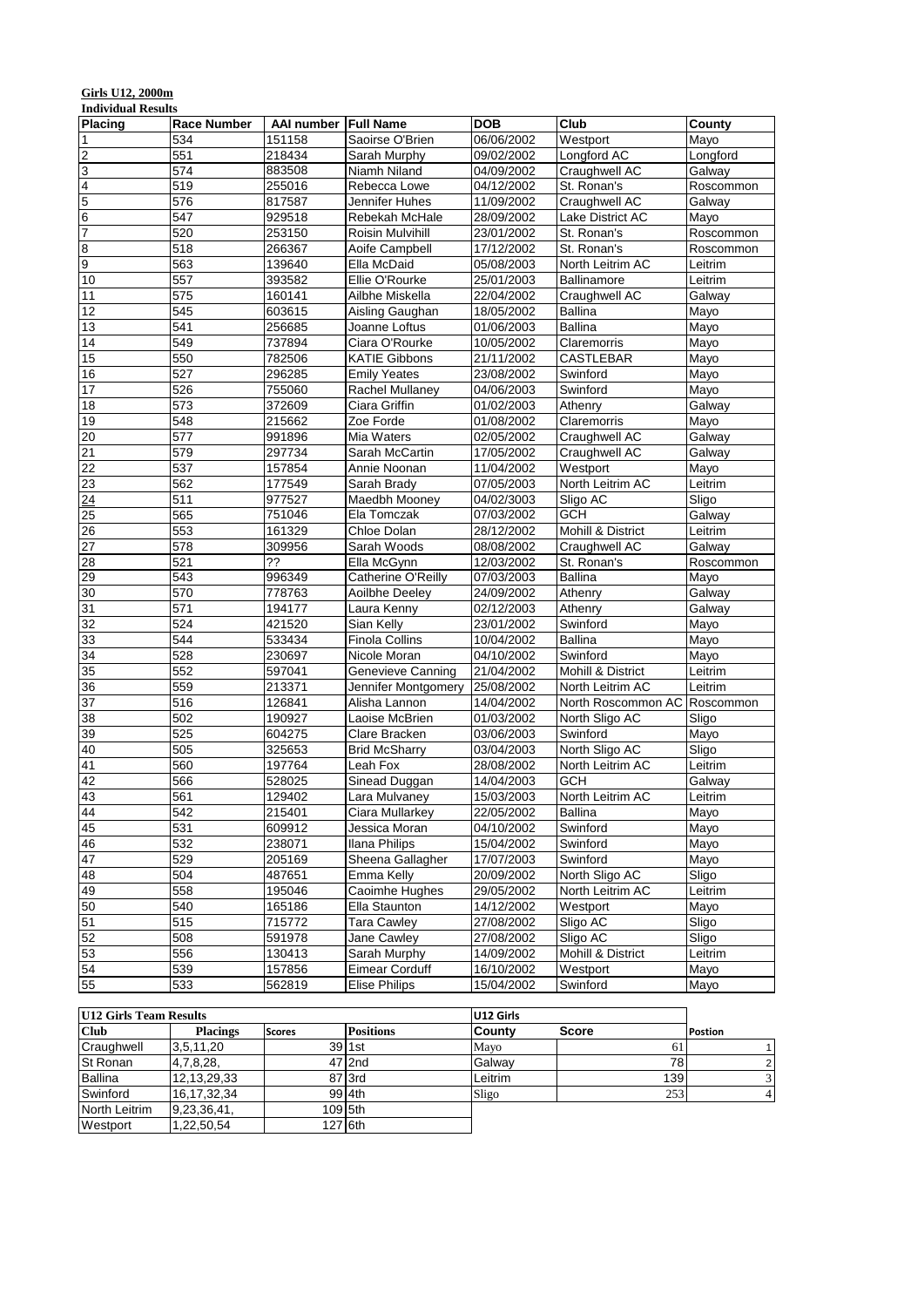#### **Boys U14, 3000m**

|                 | <b>Individual Result</b> |                   |                         |            |                              |           |  |  |  |  |
|-----------------|--------------------------|-------------------|-------------------------|------------|------------------------------|-----------|--|--|--|--|
| Placing         | <b>Race Number</b>       | <b>AAI</b> number | <b>Full Name</b>        | <b>DOB</b> | Club                         | County    |  |  |  |  |
| 1               | 710                      | 440418            | Oisin Lyons             | 18/10/2000 | Craughwell AC                | Galway    |  |  |  |  |
| $\overline{c}$  | 721                      | 126180            | Aaron Doherty           | 22/03/2000 | Westport                     | Mayo      |  |  |  |  |
| 3               | 723                      | 138516            | Cian McAllister         | 13/03/2000 | Westport                     | Mayo      |  |  |  |  |
| $\overline{4}$  | 706                      | 758191            | <b>Jack Maher</b>       | 05/09/2000 | Club Lúthchleas Chona Galway |           |  |  |  |  |
| 5               | 744                      | 695089            | Cathal Corcoran         | 04/06/2001 | sligo ac                     | Sligo     |  |  |  |  |
| $\overline{6}$  | 724                      | 163669            | Luke Dawson             | 10/11/2001 | Westport                     | Mayo      |  |  |  |  |
| $\overline{7}$  | 995                      | 319670            | Leo Doherty             | 11/04/2000 | sligo AC                     | Sligo     |  |  |  |  |
| 8               | 702                      | 948773            | <b>Dylan Corr</b>       | 29/05/2000 | <b>GCH</b>                   | Galway    |  |  |  |  |
| 9               | 708                      | 823453            | Conor Lee               | 14/01/2000 | Craughwell AC                | Galway    |  |  |  |  |
| 10              | 727                      | 721800            | Cormac MacDermott       | 11/03/2000 | <b>Ballina</b>               | Mayo      |  |  |  |  |
| 11              | 728                      | 628160            | Ewan Duffy              | 19/09/2001 | Lake District AC             | Mayo      |  |  |  |  |
| 12              | 720                      | 439466            | <b>Conor Gallagher</b>  | 31/05/2000 | Swinford                     | Mayo      |  |  |  |  |
| 13              | 722                      | 129077            | <b>Patrick Chambers</b> | 20/08/2000 | Westport                     | Mayo      |  |  |  |  |
| 14              | 730                      | 573022            | Dara Mulvihill          | 07/04/2000 | St. Ronan's                  | Roscommon |  |  |  |  |
| 15              | 725                      | 157759            | Marley Hoban            | 15/08/2000 | Westport                     | Mayo      |  |  |  |  |
| 16              | 717                      | 575639            | Liam McCann             | 27/02/2001 | Swinford                     | Mayo      |  |  |  |  |
| 17              | 738                      | 314475            | <b>Michael Kerins</b>   | 20/02/2001 | North Sligo                  | Sligo     |  |  |  |  |
| 18              | 713                      | 170174            | Patrick Noonan          | 19/12/2001 | Craughwell AC                | Galway    |  |  |  |  |
| 19              | 741                      | 943024            | Noel Bourke             | 03/11/2001 | sligo ac                     | Sligo     |  |  |  |  |
| 20              | 712                      | 524251            | Luke Finn               | 24/09/2000 | Craughwell AC                | Galway    |  |  |  |  |
| 21              | 735                      | 415453            | Owen Anderson           | 26/05/2000 | North Sligo                  | Sligo     |  |  |  |  |
| 22              | 715                      | 479209            | Gavin Forde             | 08/12/2000 | Craughwell AC                | Galway    |  |  |  |  |
| 23              | 709                      | 924094            | Sean Noonan             | 19/12/2001 | Craughwell AC                | Galway    |  |  |  |  |
| 24              | 749                      | 469693            | <b>Connor Melvin</b>    | 29/06/2000 | sligo ac                     | Sligo     |  |  |  |  |
| $\overline{25}$ | 716                      | 498278            | Oisin McLoughlin        | 29/02/2000 | Ballinamore                  | Leitrim   |  |  |  |  |
| 26              | 729                      | 130965            | James Bolger            | 19/11/2000 | North Roscommon              | Roscommon |  |  |  |  |
| 27              | 743                      | 441437            | Jack Connor             | 13/01/2001 | sligo ac                     | Sligo     |  |  |  |  |
| 28              | 736                      | 915996            | Colm McBrien            | 10/10/2000 | North Sligo                  | Sligo     |  |  |  |  |
| 29              | 737                      | 395210            | <b>Conor Herity</b>     | 11/08/2000 | North Sligo                  | Sligo     |  |  |  |  |
| 30              | 718                      | 806933            | <b>Matthew Coyle</b>    | 18/07/2001 | Swinford                     | Mayo      |  |  |  |  |
| 31              | 719                      | 881279            | Padraig Moran           | 20/07/2001 | Swinford                     | Mayo      |  |  |  |  |
| 32              | 732                      | 860042            | John Flynn              | 24/05/2000 | St. Ronan's                  | Roscommon |  |  |  |  |

| U14 Boys Team Results |                 |                 |                      | U14 Boys      |    |    |  |
|-----------------------|-----------------|-----------------|----------------------|---------------|----|----|--|
| <b>Club</b>           | <b>Placings</b> | <b>Scores</b>   | <b>Team Position</b> | <b>Countv</b> |    |    |  |
| Westport              | 2,3,6,13        | 24 <sub>1</sub> |                      | <b>Mavo</b>   | 44 |    |  |
| Craughwell            | 1,9,18,20       | 481             |                      | 2 Galway      | 60 |    |  |
| Sligo AC              | 5.7.19.24       | 55              |                      | 3 Sligo       | 93 | 31 |  |
| Swinford              | 12,16,30,31     | 89              |                      |               |    |    |  |
| North Sligo           | 17,21,28,29     | 95 <sub>l</sub> |                      |               |    |    |  |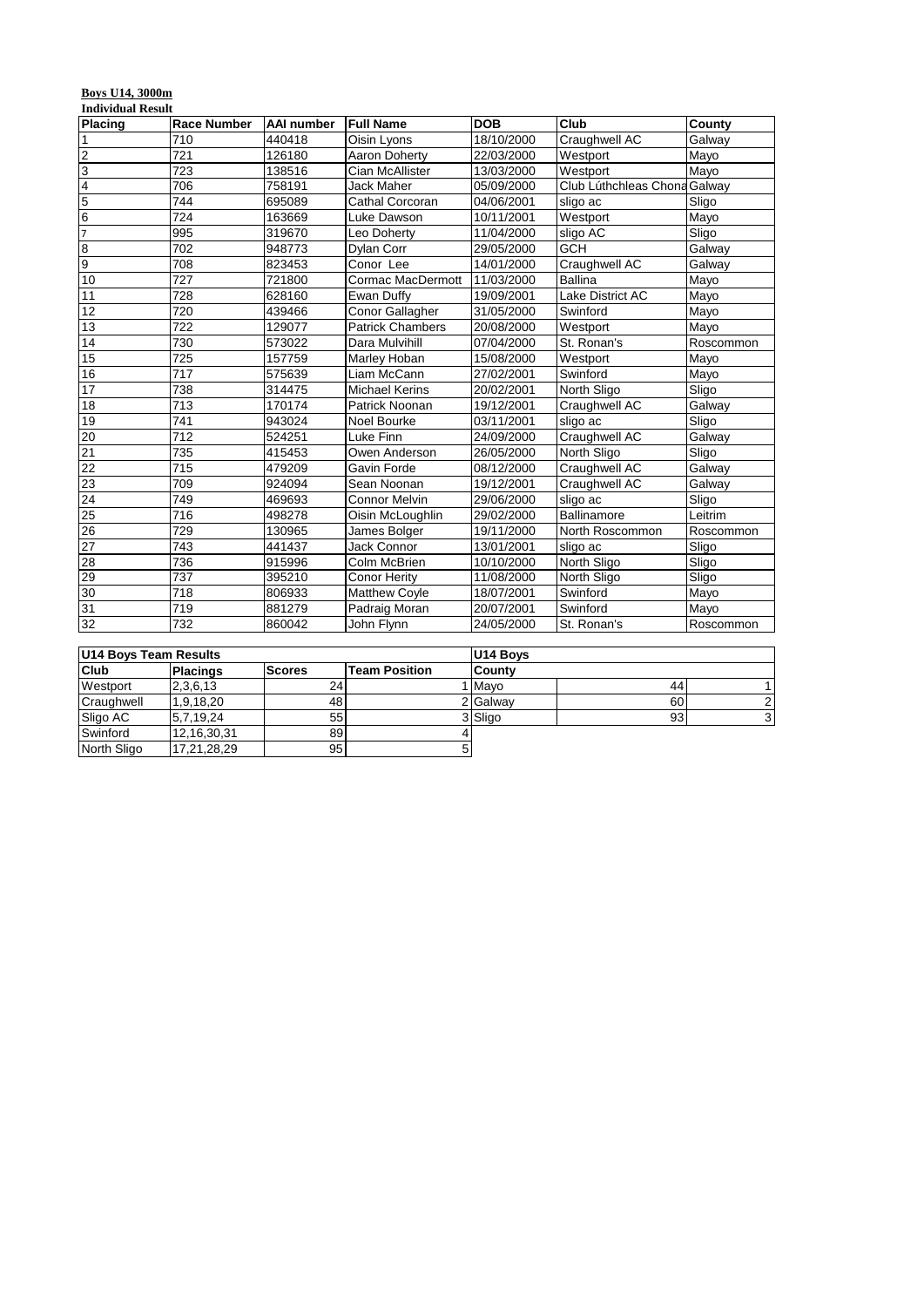| <b>Girls U14, 3000m</b>  |  |
|--------------------------|--|
| <b>Individual Result</b> |  |

| Placing         | Race Number | AAI number | <b>Full Name</b>    | <b>DOB</b> | Club               | County    |
|-----------------|-------------|------------|---------------------|------------|--------------------|-----------|
| 1               | 651         | 813592     | Laoise Geraghty     | 15/02/2001 | <b>GCH</b>         | Galway    |
| 2               | 652         | 429072     | Aoife Sheehy        | 20/02/2000 | <b>GCH</b>         | Galway    |
| 3               | 682         | 577770     | Alannah Duffy       | 08/03/2000 | Lake District AC   | Mayo      |
| 4               | 672         | 241619     | Anna Yeates         | 11/11/2000 | Swinford           | Mayo      |
| 5               | 675         | 662037     | Maeve Gallagher     | 10/09/2001 | Swinford           | Mayo      |
| 6               | 673         | 943772     | Eorna Mulroy        | 16/11/2000 | Swinford           | Mayo      |
| 7               | 676         | 129078     | Ellen Noonan        | 01/07/2000 | Westport           | Mayo      |
| 8               | 684         | 127233     | Maeve Dervin        | 14/11/2000 | Roscommon AC       | Roscommon |
| 9               | 697         | 792389     | Ailbhe Morgan       | 29/01/2001 | sligo ac           | Sligo     |
| 10              | 681         | 791442     | <b>Bridget Mils</b> | 30/11/2001 | <b>Ballina</b>     | Mayo      |
| 11              | 696         | 749905     | Aoife Morris        | 28/07/2000 | sligo ac           | Sligo     |
| 12              | 650         | 985539     | Laura Nally         | 04/05/2000 | <b>GCH</b>         | Galway    |
| 13              | 664         | 164303     | <b>Arlene Earls</b> | 24/06/2000 | <b>LOUGHREA AC</b> | Galway    |
| 14              | 688         | 987728     | Sadbh McCarthy      | 21/12/2000 | North Sligo        | Sligo     |
| 15              | 674         | 245167     | Niamh McCann        | 27/02/2001 | Swinford           | Mayo      |
| 16              | 656         | 523663     | Aishling Kenny      | 25/10/2000 | Athenry            | Galway    |
| 17              | 662         | 709559     | Rachael Hughes      | 02/05/2001 | Craughwell AC      | Galway    |
| 18              | 657         | 580085     | Sarah Gilhooley     | 19/03/2000 | Athenry            | Galway    |
| 19              | 685         | TBC        | Eva McKiernan       | 24/03/2000 | St. Ronan's        | Roscommon |
| 21              | 699         | 345318     | <b>Tara Carty</b>   | 24/12/2000 | sligo ac           | Sligo     |
| 22              | 689         | 466145     | Liadh Hanly         | 05/10/2001 | sligo ac           | Sligo     |
| 23              | 687         | 665583     | Louise Kennedy      | 14/12/2000 | St. Ronan's        | Roscommon |
| 24              | 694         | 691516     | Eimear Joyce        | 09/10/2000 | sligo ac           | Sligo     |
| 25              | 669         | 189331     | Dearbhaile Rooney   | 01/06/2001 | Longford AC        | Longford  |
| 26              | 660         | 769974     | Sinead Kennedy      | 14/11/2000 | Craughwell AC      | Galway    |
| 27              | 663         | 177472     | Catherine Noonan    | 19/12/2001 | Craughwell AC      | Galway    |
| 28              | 658         | 192086     | Amy Tuohy           | 26/08/2000 | Craughwell AC      | Galway    |
| 29              | 668         | 378664     | Kasey Bruen         | 10/05/2000 | Carrick-on-Shannon | Leitrim   |
| 29              | 671         | 463601     | Aoife Coyle         | 20/04/2000 | Swinford           | Mayo      |
| 30              | 661         | 826510     | Sarah Phillips      | 01/12/2000 | Craughwell AC      | Galway    |
| 31              | 690         | 557141     | Caoimhe O'Sullivan  | 14/11/2001 | sligo ac           | Sligo     |
| 32              | 659         | 654089     | Fiona Commin        | 28/10/2000 | Craughwell AC      | Galway    |
| 33              | 927         | 189156     | Niamh Brady         | 12/10/2000 | Longford AC        | Longford  |
| 34              | 670         | 164343     | Sarah Sloane        | 19/04/2000 | Longford AC        | Longford  |
| $\overline{35}$ | 654         | 962017     | Mary Duggan         | 18/10/2001 | <b>GCH</b>         | Galway    |

| U14 Girls Team Results |                 |               |                      | U14 Girls     |  |         |
|------------------------|-----------------|---------------|----------------------|---------------|--|---------|
| <b>Club</b>            | <b>Placings</b> | <b>Scores</b> | <b>Team Position</b> | <b>Countv</b> |  |         |
| Swinford               | 4,5,6,15        |               | $30$ 1st             | Mayo          |  | 35 1st  |
| <b>GCH</b>             | 1,2,12,35       |               | 50 2nd               | Galway        |  | 61 2nd  |
| Sligo AC               | 9.11.21.22      |               | 63 3rd               | Sligo         |  | 101 3rd |
| Craughwell             | 17.26.27.28     |               | 98 4th               |               |  |         |

#### **U16 Boys 4,000m**

|                              | <b>Individual Result</b> |                 |                                   |            |                               |              |  |  |  |
|------------------------------|--------------------------|-----------------|-----------------------------------|------------|-------------------------------|--------------|--|--|--|
| <b>Placing</b>               | Race Number              | AAI number      | <b>Full Name</b>                  | <b>DOB</b> | Club                          | County       |  |  |  |
|                              | 797                      | 673603          | <b>Adam Philips</b>               | 06/11/1999 | Swinford                      | Mayo         |  |  |  |
|                              | 783                      | 958993          | Liam Moran                        | 29/01/1999 | Craughwell AC                 | Galway       |  |  |  |
| 3                            | 782                      | 845713          | Oisin Doyle                       | 12/12/1998 | Craughwell AC                 | Galway       |  |  |  |
| 4                            | 795                      | 814053          | Christopher O'Sullivan 13/08/1998 |            | Swinford                      | Mayo         |  |  |  |
| 5                            | 790                      | 959163          | Jack Gilheany                     | 05/01/1999 | Ballinamore                   | Leitrim      |  |  |  |
| 6                            | 781                      | 215139          | <b>Brian Burke</b>                | 27/07/1999 | <b>Ballinasloe &amp; Dist</b> | Galway       |  |  |  |
| $\overline{7}$               | 799                      | 989822          | Darragh Kelly                     | 01/04/1999 | North Sligo                   | Sligo        |  |  |  |
| 8                            | 794                      | 277888          | Shane Bracken                     | 14/06/1998 | Swinford                      | Mayo         |  |  |  |
| 9                            | 789                      | 140314          | David Brown                       | 20/09/1998 | LOUGHREA AC                   | Galway       |  |  |  |
| 10                           | 784                      | 204203          | <b>Matthew Barrett</b>            | 19/05/1999 | Craughwell AC                 | Galway       |  |  |  |
| 11                           | 785                      | 411429          | James Cahalane                    | 04/08/1999 | Craughwell AC                 | Galway       |  |  |  |
| 12                           | 792                      | 843220          | Ciaran Kenny                      | 07/06/1999 | <b>Ballinamore</b>            | Leitrim      |  |  |  |
| 13                           | 798                      | 217079          | Shane Gavin                       | 08/07/1998 | Westport                      | Mayo         |  |  |  |
| 14                           | 788                      | 186632          | <b>Ben Garrard</b>                | 01/09/1999 | Craughwell AC                 | Galway       |  |  |  |
| 15                           | 786                      | 398389          | Diarmuid Harvey                   | 19/01/1998 | Craughwell AC                 | Galway       |  |  |  |
| 16                           | 791                      | 117892          | Riordan O'Rourke                  | 19/09/1999 | Ballinamore                   | Leitrim      |  |  |  |
| 17                           | 796                      | 496427          | Dylan Kelly                       | 13/08/1999 | Swinford                      | Mayo         |  |  |  |
| <b>U16 Boys Team Results</b> |                          |                 |                                   | U16 Boys   |                               |              |  |  |  |
| Club                         | <b>Placings</b>          | <b>Scores</b>   | <b>Team Position</b>              | County     |                               |              |  |  |  |
| Cruaghwell                   | 2,3,10,11                | 26              |                                   | Galway     | 41                            | $\mathbf{1}$ |  |  |  |
| Swinford                     | 1,4,8,17                 | 30 <sup>1</sup> |                                   |            |                               |              |  |  |  |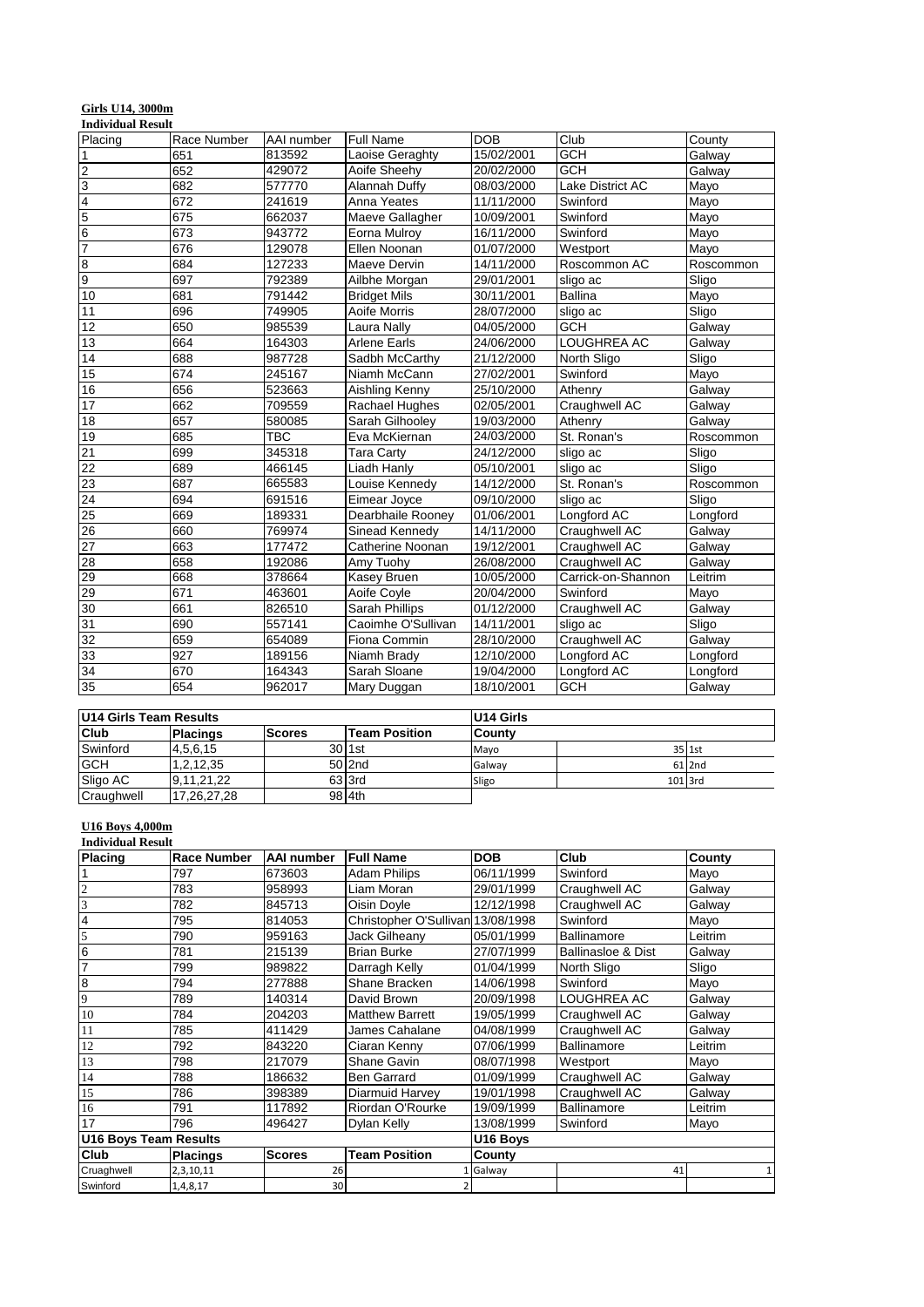# **U16 Girls 4,000m**

#### **Individual Result**

| Placing | Race Number | AAI number | <b>Full Name</b>   | <b>DOB</b> | Club               | County   |
|---------|-------------|------------|--------------------|------------|--------------------|----------|
|         | 770         | 144973     | Aoife O'Brien      | 24/12/1999 | Westport           | Mayo     |
| 2       | 769         | 126183     | Sorcha McAllister  | 18./4/1998 | Westport           | Mayo     |
| 3       | 768         | 470784     | Alice Hynes        | 02/10/1999 | Swinford           | Mayo     |
| 4       | 757         | 525517     | Shannen Lee        | 26/04/1999 | Athenry            | Galway   |
| 5       | 753         |            | Ann Moroney        | 07/08/1998 | GCH                | Galway   |
| 6       | 761         | 750640     | Dearbhaile Walshe  | 05/10/1999 | Craughwell AC      | Galway   |
|         | 772         | 588378     | Annie Duffy        | 28/06/1998 | Claremorris AC     | Mayo     |
| 8       | 759         | 766064     | Ciara O'Boyle      | 22/08/1999 | Craughwell AC      | Galway   |
| 9       | 758         | 140836     | Grainne McDaid     | 11/08/1998 | Craughwell AC      | Galway   |
| 10      | 764         | 530395     | Elise Bruen        | 15/11/1998 | Carrick-on-Shannon | Leitrim  |
| 11      | 760         | 864344     | Aoife Greene       | 15/08/1999 | Craughwell AC      | Galway   |
| 12      | 777         | 430219     | Riona Connor       | 08/03/1999 | sligo ac           | Sligo    |
| 13      | 776         | 343875     | <b>Kate Carty</b>  | 31/12/1998 | sligo ac           | Sligo    |
| 14      | 771         | 808557     | Emma Loftus        | 15/08/1999 | <b>Ballina</b>     | Mayo     |
| 15      | 767         | 164342     | <b>Mary Sloane</b> | 21/04/1998 | Longford AC        | Longford |
| 16      | 778         | 580041     | Asiling Jones      | 19/10/1999 | sligo ac           | Sligo    |
| 17      | 774         | 439962     | Laura Joyce        | 10/05/1998 | sligo ac           | Sligo    |

| <b>IU16 Girls Team Results</b> |                 |               |                      | U16 Girls |  |        |
|--------------------------------|-----------------|---------------|----------------------|-----------|--|--------|
| Club                           | <b>Placings</b> | <b>Scores</b> | <b>Team Position</b> | County    |  |        |
| Craughwell                     | 6,8,9,11        | 34            |                      | L Galwav  |  | 43 1st |
| Sligo AC                       | 12, 13, 16, 17  | 58            |                      |           |  |        |

## **Boys U18 6,000m**

#### **Individual Result**

| Placing               | <b>Race Number</b> | AAI number    | <b>Full Name</b>                               | <b>DOB</b>                  | Club             | County   |
|-----------------------|--------------------|---------------|------------------------------------------------|-----------------------------|------------------|----------|
|                       | 822                | 215966        | Jamie Fallon                                   | 15/03/1997                  | Craughwell AC    | Galway   |
| $\overline{2}$        | 820                | 300919        | <b>Matthew Moran</b>                           | 21/12/1996                  | Craughwell AC    | Galway   |
| 3                     | 826                | 711925        | Swinford<br>05/07/1997<br><b>William Hynes</b> |                             |                  | Mayo     |
| 4                     | 827                | 510021        | <b>Tadgh McGinty</b><br>Swinford<br>11/07/1997 |                             |                  | Mayo     |
| 5                     | 819                | 947933        | Keelan Ryan                                    | 03/12/1996<br>Craughwell AC |                  | Galway   |
| 6                     | 818                | 110033        | Conor Gillen                                   | Craughwell AC<br>10/06/1996 |                  | Galway   |
| $\overline{7}$        | 834                | 141293        | James Lynch                                    | 16/05/1996                  | sligo ac         | Sligo    |
| 8                     | 825                | 218429        | <b>Niall Nernev</b>                            | 24/04/1997                  | Longford AC      | Longford |
| 9                     | 832                | 780031        | Oisin Harney                                   | 18/11/1996<br>sligo ac      |                  | Sligo    |
| 10                    | 833                | 807887        | <b>Thomas Delahunt</b>                         | 14/10/1996                  | sligo ac         | Sligo    |
| 11                    | 998                | 519281        | Declan Martin                                  | 07/06/1996                  | sligo ac         | Sligo    |
| 12                    | 830                | 868507        | <b>ANDREW Bell</b>                             | 27/11/1997                  | <b>CASTLEBAR</b> | Mayo     |
| 13                    | 828                | 956655        | Fergal Gill                                    | 17/11/1997                  | Ballina          | Mayo     |
| U18 Boys Team Results |                    |               | U18 Boys                                       |                             |                  |          |
| <b>Club</b>           | <b>Placings</b>    | <b>Scores</b> | <b>Team Position</b>                           | County                      |                  |          |
| Craughwell            | 1,2,5,6            | 14            |                                                | 1 None                      |                  |          |
| Sligo                 | 7,9,10,11          | 37            |                                                |                             |                  |          |

## **Girls U18 4,000m**

#### **Individual Result**

| <b>Placing</b>         | <b>Race Number</b> | AAI number Full Name |                      | <b>DOB</b> | Club                          | County |
|------------------------|--------------------|----------------------|----------------------|------------|-------------------------------|--------|
|                        | 803                | 603516               | Maebh Brannigan      | 14/02/1997 | <b>GCH</b>                    | Galway |
| <b>2</b>               | 804                | 505093               | Alanna Lally         | 30/12/1996 | <b>GCH</b>                    | Galway |
| 3                      | 806                | 571040               | Michelle Burke       | 14/10/1996 | Ballinasloe & Dist            | Galway |
| $\overline{4}$         | 807                | 405614               | Veronica Burke       | 14/10/1996 | <b>Ballinasloe &amp; Dist</b> | Galway |
| 5                      | 930                | 726014               | <b>Kathy Devaney</b> | 21/09/1997 | North Sligo                   | Sligo  |
| 6                      | 809                | 344288               | Maedbh Hurst         | 16/06/1996 | <b>Ballinasloe &amp; Dist</b> | Galway |
|                        |                    |                      |                      |            |                               |        |
| U18 Girls Team Results |                    |                      |                      | U18 Girls  |                               |        |
| Club                   | <b>Placings</b>    | <b>Scores</b>        | <b>Team Position</b> | County     |                               |        |

No full teams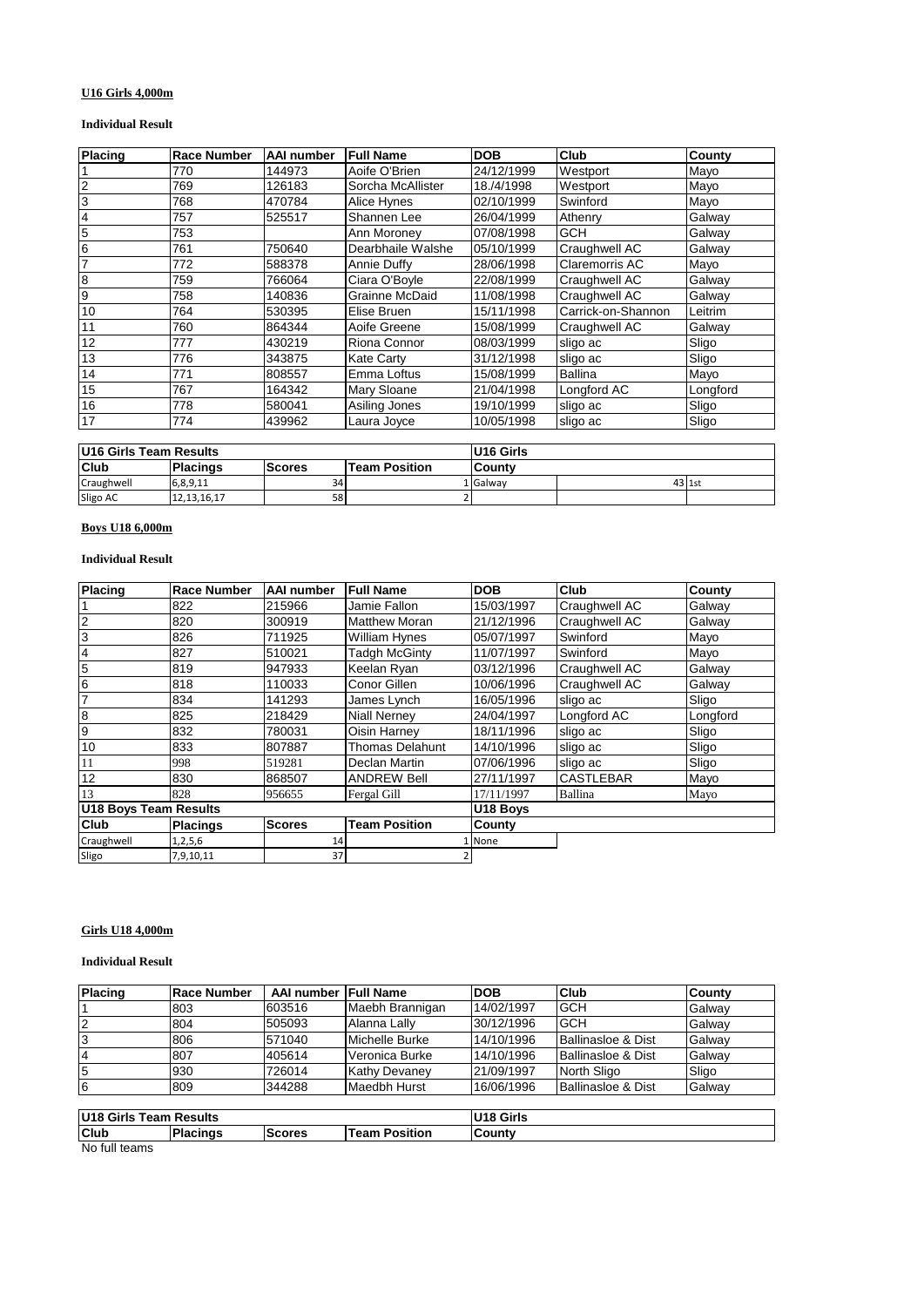## **Junior Boys 6,000m**

#### **Individual Result**

| <b>Placing</b> | <b>IRace Number</b> | number<br>AA. | <b>Full Name</b> | <b>DOB</b> | <b>Club</b> | ان Countv |
|----------------|---------------------|---------------|------------------|------------|-------------|-----------|
|                | 929                 | 498079        | John<br>Moronev  | 17/06/1994 | <b>IGCH</b> | lGalwav   |

| <b>Junior Boys Team Results</b>                                                                                                                                                                                                                                                                                                    |                 |               | <b>Junior Boys</b>        |         |
|------------------------------------------------------------------------------------------------------------------------------------------------------------------------------------------------------------------------------------------------------------------------------------------------------------------------------------|-----------------|---------------|---------------------------|---------|
| <b>Club</b>                                                                                                                                                                                                                                                                                                                        | <b>Placings</b> | <b>Scores</b> | <b>Position</b><br>Team . | lCountv |
| $\mathbf{A}$ $\mathbf{I}$ $\mathbf{A}$ $\mathbf{A}$ $\mathbf{A}$ $\mathbf{A}$ $\mathbf{A}$ $\mathbf{A}$ $\mathbf{A}$ $\mathbf{A}$ $\mathbf{A}$ $\mathbf{A}$ $\mathbf{A}$ $\mathbf{A}$ $\mathbf{A}$ $\mathbf{A}$ $\mathbf{A}$ $\mathbf{A}$ $\mathbf{A}$ $\mathbf{A}$ $\mathbf{A}$ $\mathbf{A}$ $\mathbf{A}$ $\mathbf{A}$ $\mathbf{$ |                 |               |                           |         |

No full teams

## **Junior Girls 4,000m**

#### **Individual Result**

| <b>Placing</b> | <b>Race Number</b> | <b>AAI</b> number Full Name |                                  | <b>DOB</b> | <b>Club</b> | County |
|----------------|--------------------|-----------------------------|----------------------------------|------------|-------------|--------|
|                | 837                | 723680                      | Rosie Hvnes                      |            | Swinford    | Mavo   |
|                | 838                | 447331                      | <b>ORLA Mulvihill</b>            | 10/08/1995 | Sligo Ac    | Sligo  |
|                | 839                |                             | Louise Mulvaney-kelly 19/09/1995 |            | Sligo Ac    | Sligo  |

| <b>Junior Bovs Team Results</b>                           |  |  | <b>Junior Boys</b> |  |  |
|-----------------------------------------------------------|--|--|--------------------|--|--|
| Club<br>Placings<br><b>Team Position</b><br><b>Scores</b> |  |  | <b>County</b>      |  |  |
| No full teams                                             |  |  |                    |  |  |

#### **Senior, Novice Masters Men**

| <b>Placing</b>  | <b>Race Number</b> | <b>AAI</b> number | <b>Full Name</b>        | <b>Club</b>           | Category      |
|-----------------|--------------------|-------------------|-------------------------|-----------------------|---------------|
| $\overline{1}$  | 876                | 557580            | Roger Barrett           | <b>Ballina</b>        | senior        |
| $\overline{2}$  | 917                |                   | <b>Richard Gorman</b>   | Sligo AC              | Master        |
|                 |                    |                   |                         | North Leitrim         |               |
| 3               | 885                | 135554            | Liam Feely              | AC                    | Senior        |
| $\overline{4}$  | 926                | 719943            | <b>Robert Malseed</b>   | Westport AC           | <b>Master</b> |
| $\overline{5}$  | 884                | 146439            | <b>Padraig Farrell</b>  | Longford AC           | senior        |
| $6\overline{6}$ | 886                | 193148            | Niall Hoey              | North Sligo           | Novice        |
| 7               | 887                | 168399            | Craig Brennan           | North Sligo           | Novice        |
| $\overline{8}$  | 873                | 576759            | Jonathan Deane          | <b>Ballina</b>        | Novice        |
| $\overline{9}$  | 902                | 798305            | Peter Hynes             | Swinford              | Master        |
| 10              | 888                | 140350            | Conor McCann            | North Sligo           | Novice        |
| 11              | 910                |                   | Kevin McGlone           | Sligo AC              | Master        |
| 12              | 912                |                   | David Kearins           | Sligo AC              | Master        |
| 13              | 890                | 470929            | Jimmy Currid            | North Sligo           | Novice        |
| 14              | 874                | 415366            | Ray McNamara            | <b>Ballina</b>        | Novice        |
| 15              | 896                |                   | Rory Connor             | Sligo AC              | Master        |
| 16              | 909                |                   | Tom Meehan              | Sligo AC              | Master        |
| 17              | 889                | 215891            | Fergal Lavin            | North Sligo           | Novice        |
| 18              | 882                | 297308            | Lorcan Gearty           | Longford AC           | Novice        |
| 19              | 907                | 828348            | <b>Garret McDonnell</b> | Swinford              | Novice        |
| 20              | 881                | 549623            | Kevin Ward              | Longford AC           | Master        |
| 21              | 899                | 199783            | <b>Brendan Burke</b>    | South Sligo AC Novice |               |
| 22              | 901                | 166781            | Paul McGrath            | South Sligo AC Novice |               |
| 23              | 906                | 248605            | Martin O'Hagen          | Swinford              | Novice        |
| 24              | 908                | 874935            | <b>Brendan Walsh</b>    | Swinford              | Novice        |
| 25              | 903                | 761255            | Alan Bracken            | Swinford              | Master        |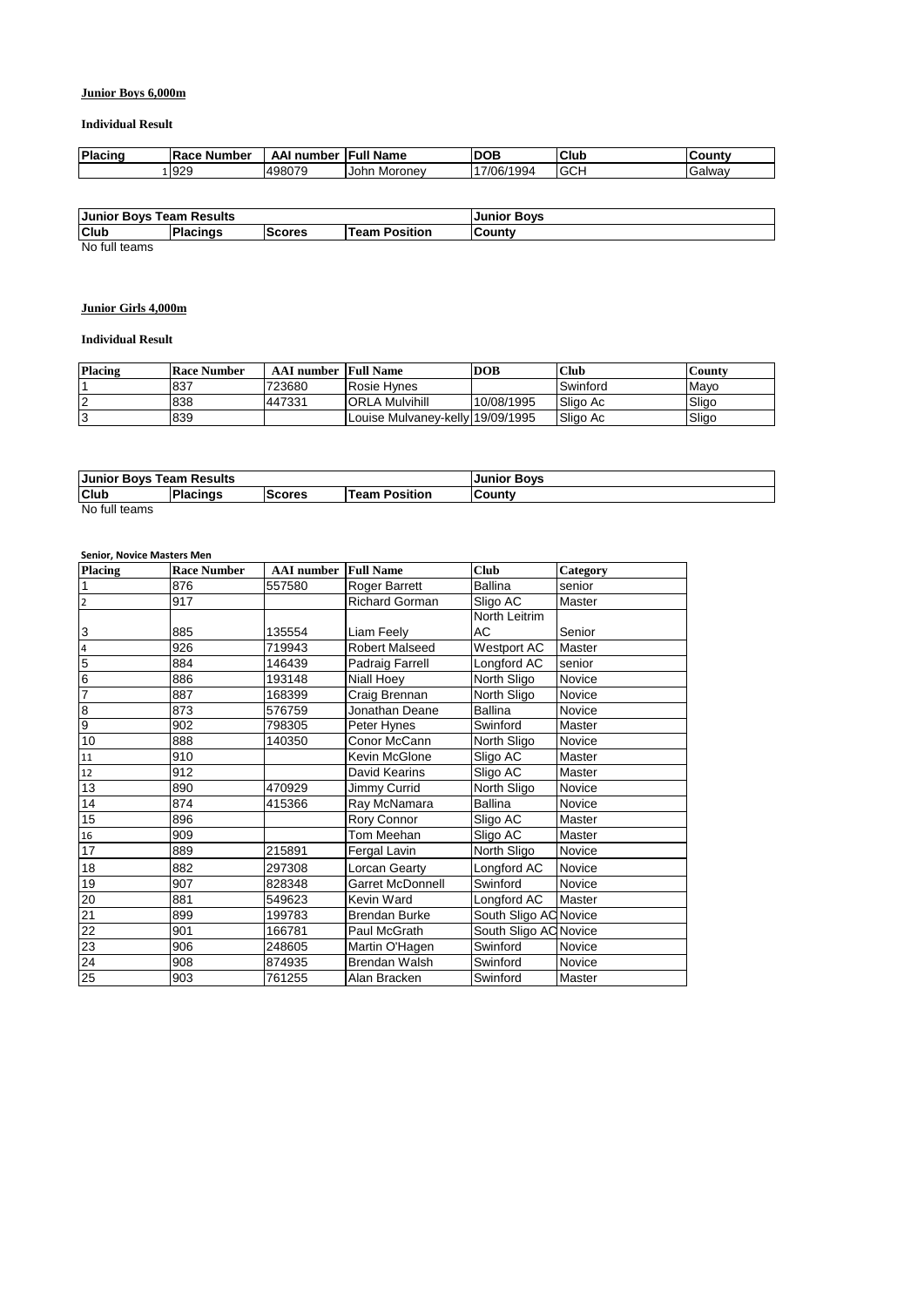| <b>Placing</b> | <b>Race Number</b> | <b>AAI</b> number | <b>Full Name</b>                 | <b>Club</b>           | <b>Category</b> |
|----------------|--------------------|-------------------|----------------------------------|-----------------------|-----------------|
|                | 855                | 206777            | Sara Doohan                      | South Sligo AC Novice |                 |
|                | 865                | 614454            | Sarah Healy                      | North Sligo           | Senior          |
| 3              | 844                | 128276            | Michelle Lannon                  | North Roscomn Master  |                 |
| 4              | 999                |                   | Anegal O Oconnor                 | Mayo AC               | Senior          |
| 5              | 864                | 889628            | Aisling Van Rensburg North Sligo |                       | Senior          |
| 6              | 866                | 120711            | Partricia McCosker               | North Sligo           | Senior          |
|                | 1000               |                   | Pauline Moran                    | Mayo AC               | Senior          |
| 8              | 920                |                   | Marie Johnson                    | Sligo AC              | Master          |
| 9              | 857                | 498646            | Lorraine Hosey                   | South Sligo AC Novice |                 |